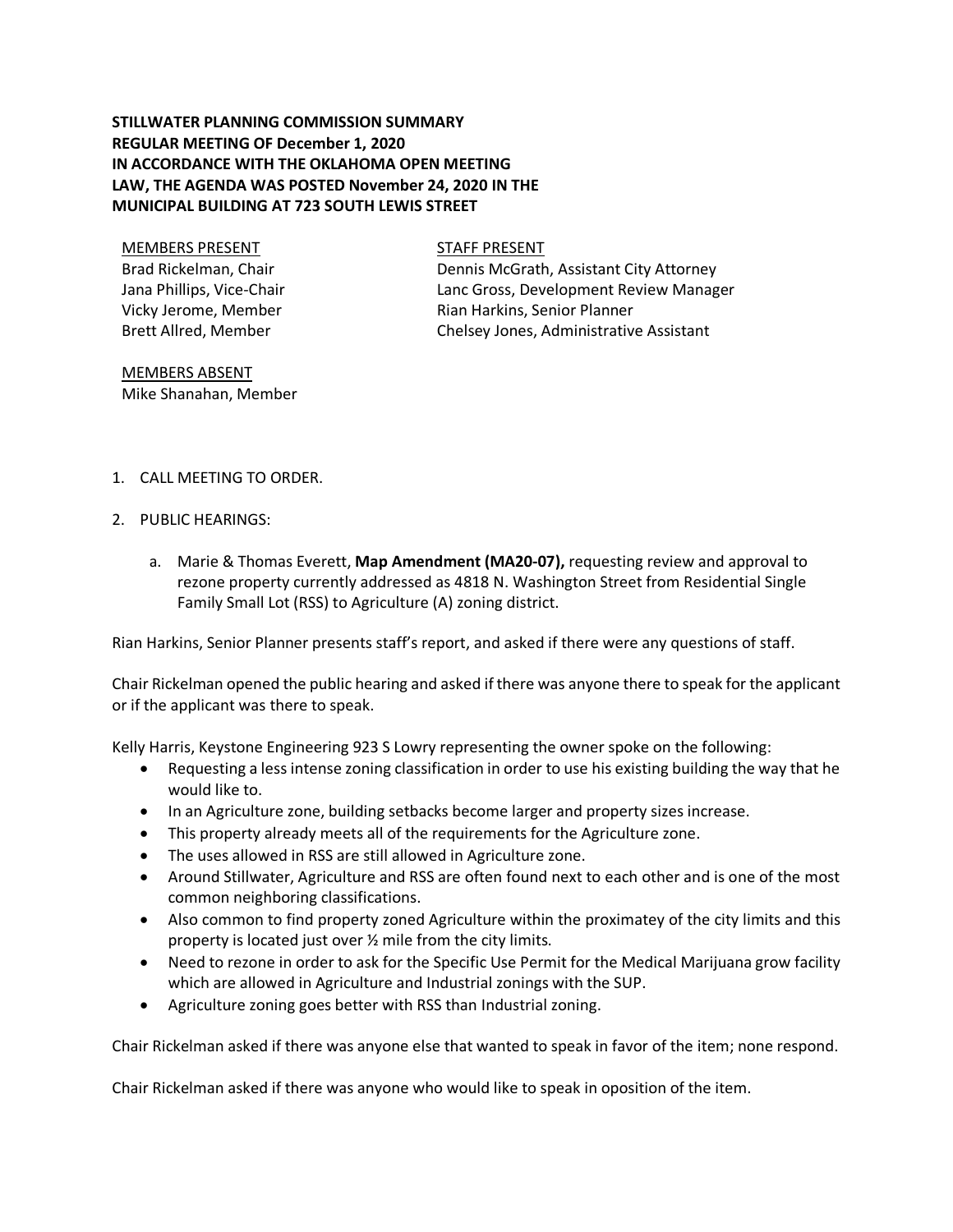Aaron Ghaemi, 1210 W Stonecrest Ave comes to speak on the following:

- Speaking on behalf of the majority of the Stoncrest Addition
- Concerned about the close proximity to all three of the neighborhoods and the potential danger that might go in this type of agriculture request.
- Also very close promimity to the Richmond Elementary School.
- Concerned about the possible devaluation of homes in the three additions.
- Some research says that the smell is so strong that it can be overwhelming and that farms in California have had to invest hundreds of thousands in filtration systems to try to reduce the smell.
- Worried for the small children and elderly that have respritory issues.

Mr. Ghaemi asked what security requirements would be required for medical marijuana growth of this type of agriculture. Dennis McGrath, Assistant City Attorney respondsthat the city has no standing policies as far as security, that that is more or less left up to the property owner. Mr. Ghaemi asked if they have to have gates or fencing with barbed wire. Mr. McGrath said no, they don't require any other type of security on any other business so they can't require it on this kind.

Mr. Ghaemi states that the lack of security around the proposed grow facility which sits right off of Washington causes a concern. Mr. Ghaemi asked if these types of facilities are legal, federally or if they were still illegal. Mr. McGrath responds that they are legal in the state. Mr Ghaemi asked if they could use banks and debit cards just like any business can or if it is cash only. Mr. McGrath responds that it is up to them how they want to run their business. Mr. Ghaemi states concern that if it was cash only that might often be a target for potential theft and robberies, so an additional increase in crime in the area. Mr McGrath responds that if they are a grow facility they are not a retail facility so there are no cash transactions on a regular basis.

Chair Rickelman asked if there was anyone else who wished to speak.

Barden Kellum, 1321 Falls Dr comes to speak on the following:

- The zoning that they are asking for butts right up to Falls Dr.
- Doesn't think that it is complimentary to the surounding area.
- Feels like it is spot zoning to put Agriculture right in the middle of Residential.
- Doesn't know if it is compatiable with the long term comprehensive plan for Stillwater to do spot zoning.
- Thinks if they allow it to go to Agriculture zoning it could be one thing tomorrow but could be something completely different a year from then and what the long term effect could be.

Chair Rickelman asked if there was anyone else who wished to speak in oposition to the item.

Stephen Veatch, 4700 N Washington St said that he would like to see the commission only approve the detailed area not the 14 acres, just the area that is identified for the grow facility.

Diana Romano, 5024 N Garfield said that she feels like even though it is within a half mile of the city limits that it is still in city limits and that Oklahoma is very vast and if someone would like to have a marajuana grow facility that they can find somewhere outside of city limits.

Lad Hudgins, 1308 Falls Dr comes to speak on the following: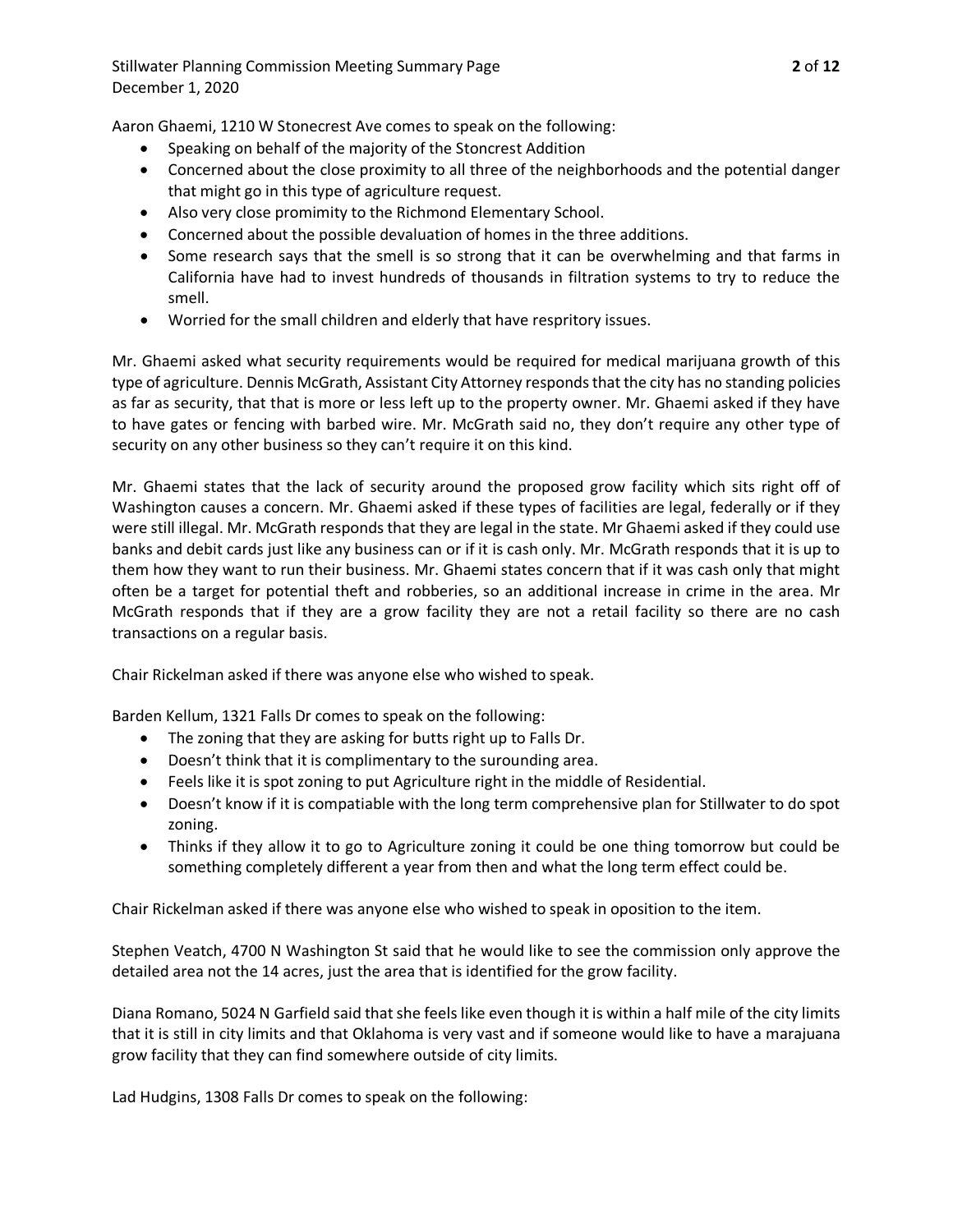Stillwater Planning Commission Meeting Summary Page **3** of **12** December 1, 2020

- Here on behalf of the Falls home owners association representing their president that couldn't be here.
- The residents of Falls drive are worried because the graphics they way they interpret them is that there is an enterance off Falls Dr into this property.
- They would be interested in hearing from the people that want to develop this industry and if they would be using the entrance off of their main drive which is Falls Dr.
- There are children in the area and they would be concerned about commercial traffic coming off that drive and whether or not the main entrance to the property would be off Washington or off of Falls Dr.
- There is also concern that it would devalue the property.
- Mr. Hudgins states that he would like to submit a petition and that it is of all the homeowners in their association all requesting the Commission deny their request.

Chair Rickelman asked if there was anyone else who would like to speak in oposition of the item.

Aaron Means, 1423 Falls Dr and comes to speak on the following:

- Wanted to bring a human connection to the discussion and that on the map that they have, immediately adjacent to the property there is a family that has two small children which is on the southwest side.
- On the southeast side there is another home that has college students in it, both properties are within feet, not hundreds of feet but within feet of the border of the property.
- If there is a security issue, both of these homes are in direct line of any type of problem and it should be in part on the city to insure the safety of these two homes.
- Even though this may be legal in the state of Oklahoma, on the federal level it still is a class one drug therefore there may be individuals that may consider taking advantage of or exploiting the materials there.

Chair Rickelman states that there was one online request to speak tonight and that was Aaron Ghaemi and he just wanted to make sure that he had had the chance to speak. Chair Rickelman asked if there was anyone else who wished to speak on the item.

Michele Magalassi, 1320 Falls Dr states that on their petition that they had 100% participation of their neighborhood in oposition of the rezoning to Agriculture and the subsequent building of a grow facility; and one of their main concerns is that ingress/egress onto Falls Dr and that there are a lot of children in the neighborhood and walkers.

John Jennings, 1509 Falls Dr states that they have a very nice neighborhood and that it is quiet and that usually when a car comes in they know where its going and they feel like the added traffic that is possible if it is rezoned will add to the traffic from their area; and their neighborhood is one way in and one way out and that children do play in the streets and that it wouldn't be advantageous to have this kind of operation going in their neighborhood.

Shelia Means, 1423 Falls Dr states that she agrees with everything eveyone has already said in oposition and that she lives in Falls Drive; has lived there eight years, loves the community and neighborhood and the surrounding neighborhoods; and if she didn't live in Falls Drive and she knew that this would be happening she would not choose to live in Falls Drive therefore she feels like if for some reason she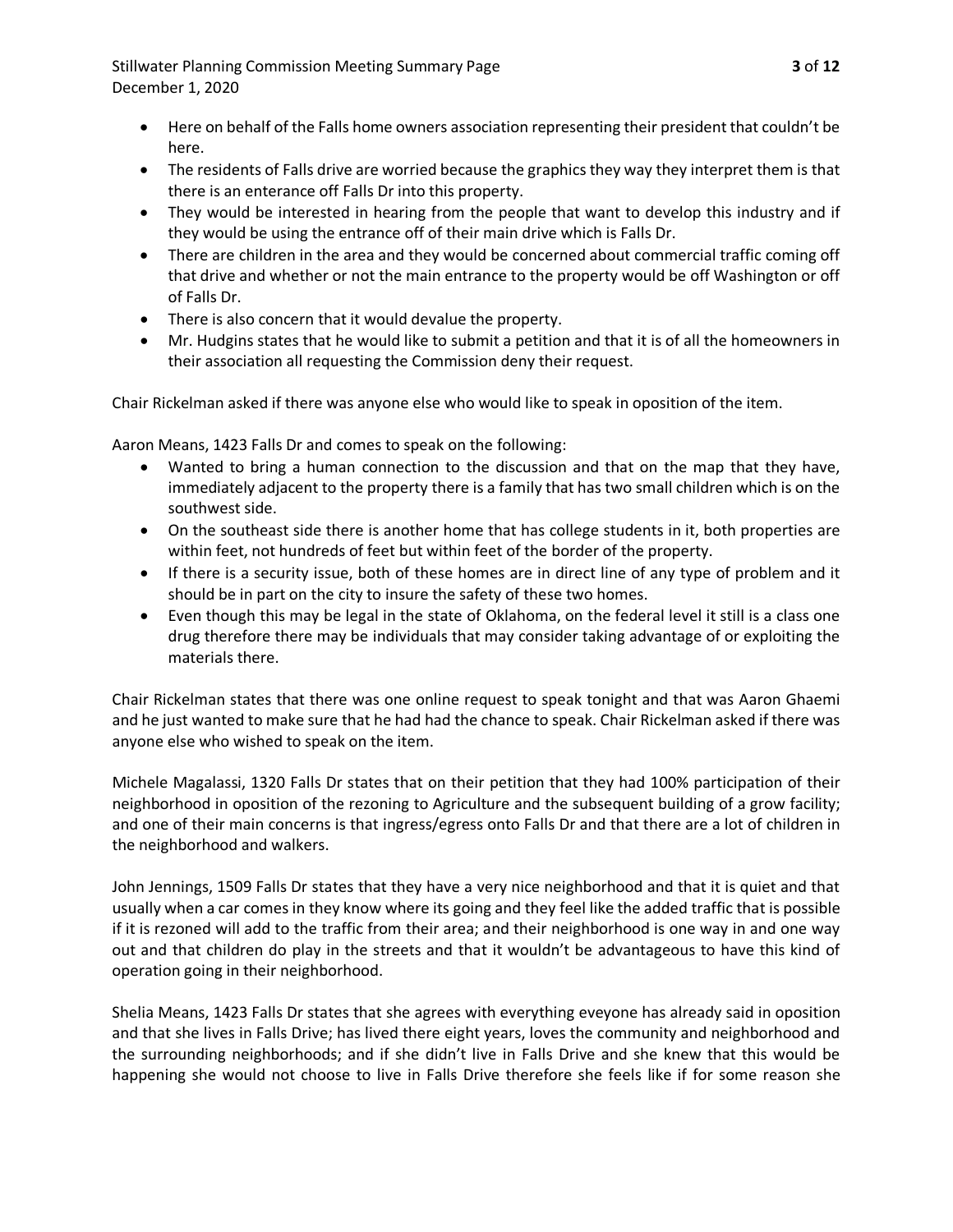decided to move and sell the house that it would be hard to sell because there would be a marijuana facility in the neighborhood.

Chair Rickelman asked if there was anyone else who wished to speak on the item; none respond. Chair Rickelman closed the public hearing and asked for staff to present findings and alternatives.

Mr. Harkins presented the findings and alternatives and asked if there were any questions of staff.

Chair Rickelman asked if there were any questions of the Commissioners, actions, or discussion.

Vice-Chair Phillips asks that one question would be that of the ingress/egress of Falls Dr into the facility or property.

Chair Rickelman restated the question and asked for the applicant or agent to come to the podium to answer.

Tom Everett, 4818 N Washington St comes to speak on the following:

- Is the one that is wanting to put the facility in and that no, there will not be access off of Falls Drive
- That he currently uses it to put a boat in and out, but that it is a one way drive and dirt.
- As far as the security is concerned it is not up to the city, it is up to the state and that there is more security at that house than most banks have.
- Understands the worries about security and they have kids as well and that they would not want them to wonder into it but that there will be fencing and a lot of stuff by the state that has to go into that facility before he can even get licensed on it.
- This is just the first step on it and he's sure there are a lot of concerns but to let them all know concerning the odor, there is not an odor over there and if there was, someone would have already noticed it.
- They found out that they were not zoned correctly so they shut it down, made sure they were good with the state, and went down this road.
- Knows there are a lot of concerns and questions but whatever he can answer he would be more than happy to.

Chair Rickelman asked if there were any other questions from the commissioners.

Commissioner Jerome states that she knows that they say the facility they plan on building is close to Washington St. Mr. Everett responds yes, it is a 30x40 shop that is already existing and it is probably 150 ft from Washington. Commissioner Jerome states that 14 acres is a quite a bit of space and asks if he ever has intention of adding additional buildings. Mr. Everett repsponds that this is not on their agenda at all as no they have no plans of building anything else out of it.

Chair Rickelman statesthat only the Commissioners can ask questions at this point. Mr. McGrath responds that the public hearing portion of the presentation is closed and that the only people that can speak now is the commission and that if they have questions they can ask them, but unfortunetly it is closed to the public at this point.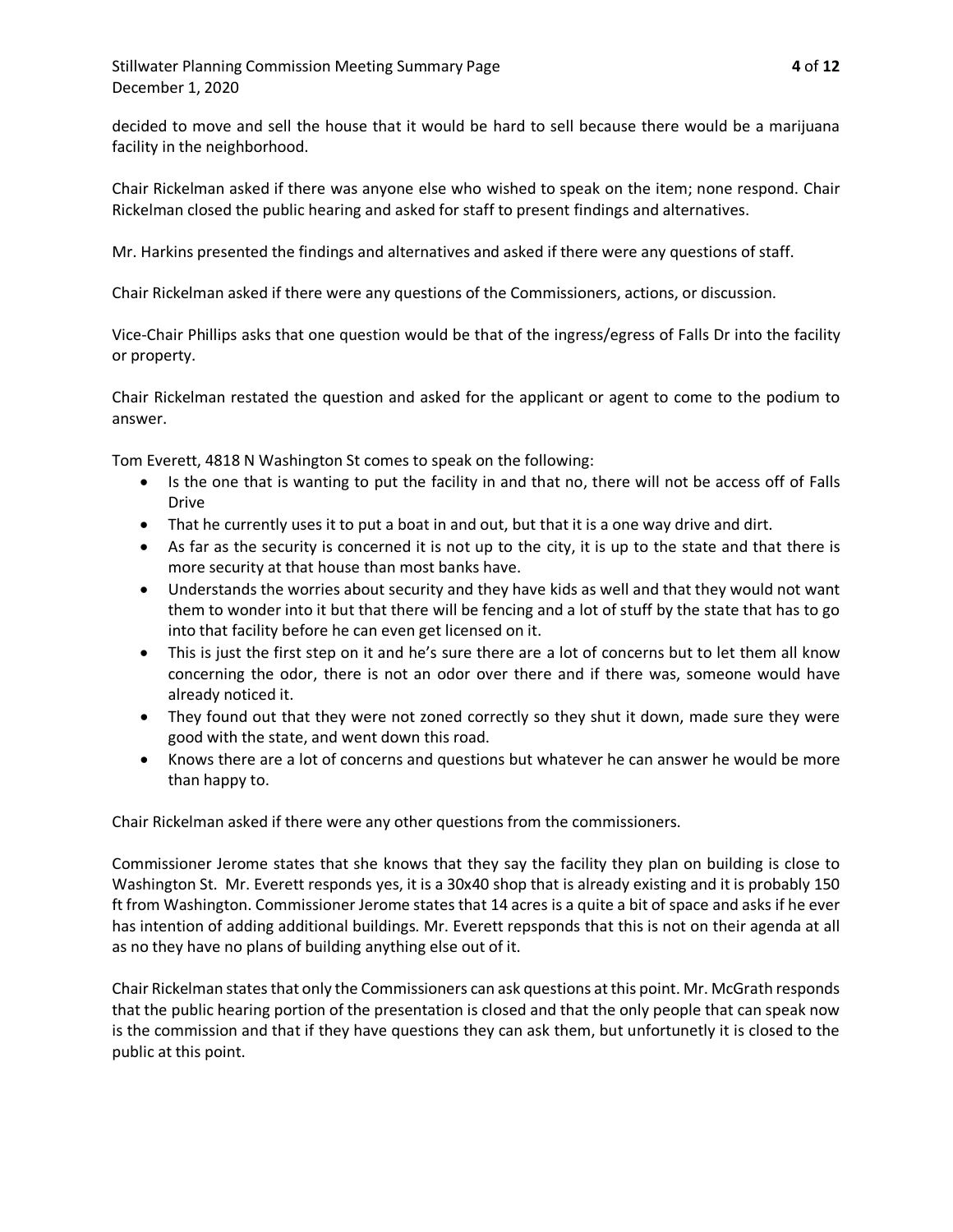Stillwater Planning Commission Meeting Summary Page **5** of **12** December 1, 2020

Commissioner Allred asked Mr. Everett if there was any conversations or meetings with the neighboors to talk about their concerns privitely or individually. Mr Everett responds that he had not at the Falls, but that he had talked to the neighbors to the north and that they have no oposition to it.

Commissioner Jerome states that she has a few questions for clarification and that Mr. Everett commented that he doesn't not plan on using the Falls Dr., that he is currently using that as a dirt road, is there anything to prevent him from doing that in the future; and also he says that he doesn't plan to add any buildings but is there anything stopping him from doing that in the future because 14 acres is a lot of land.

Mr. Harkins responds that yes it is a 14 acre tract; right now OMMA regulates security with regard to fencing and things like that, they also regulate it as a cash business, local control is not a part of that equation. Mr. Harkins further comments on the following:

- With regard to additional buildings, as long as the applicant met setback requirements and building code they could add additional buildings if they chose to later.
- If they sold the property and the grow operation sold to somebody else and the new owner wanted to do that, they could do that as well.
- With Agriculture zoning, with an SUP, in place you can grow medical marijuana indoors or outdoors.

Commissioner Jerome asked if it was Commercial zoning if they would have to do it indoors. Mr. Harkins responds that grow operations are not allowed in Commercial zoning, they are allowed in Industrial zoning in the code and that would be an indoor growing operation only. Mr. Harkins states that with regards to the access back to the west, if they chose to do some improvements to that as long as they met city standards for the curb access and things like that, that is something that would be allowed but with them building this close to Washington they would expect most of the access to be coming off of that; and the SUP can regulate access and that is the next item on the agenda but that is an issue that can be dealt with through that process as well.

Chair Rickelman states that when they giving the zoning comparision chart to them with regard to Agricultrure versus RSS, it says conventional single family assessory to principal use and does that mean that single family is allowed in Agriculture or is it only allowed if he was a farmer and he choose to put his house on his land. Mr. Harkins responds that it would be allowed if for instance he were a farmer, put the house on the property that was zoned Agriculture if farming is the principal use; and in this case, if the medical marijuana became the principal use, the house could remain as an acessory structure.

Commissioner Jerome asked if the entrance on Falls Dr. if he decided he wanted to use that entrance does he have the ability to do that since its not a private gated street. Mr. Harkins responds yes, he would and if that is something they would like to restrict they would have to do that through the SUP process.

Chair Rickelman states that it looked like there were no more questions for staff.

Vice-Chair Phillips comments that as far as zoning, it was pointed out earlier and it is quite common to see Agricultural next to RSS, it is a little uncommon to see it going from RSS to Agriculture in the city limits and going down in density like this; given the amount of residential around it, it doesn't seem like Industrial would be a good fit so as far as the options for this endevor it seems Agriculture would be an appropriate use and doesn't have any reservations about the Agriculutural zoning.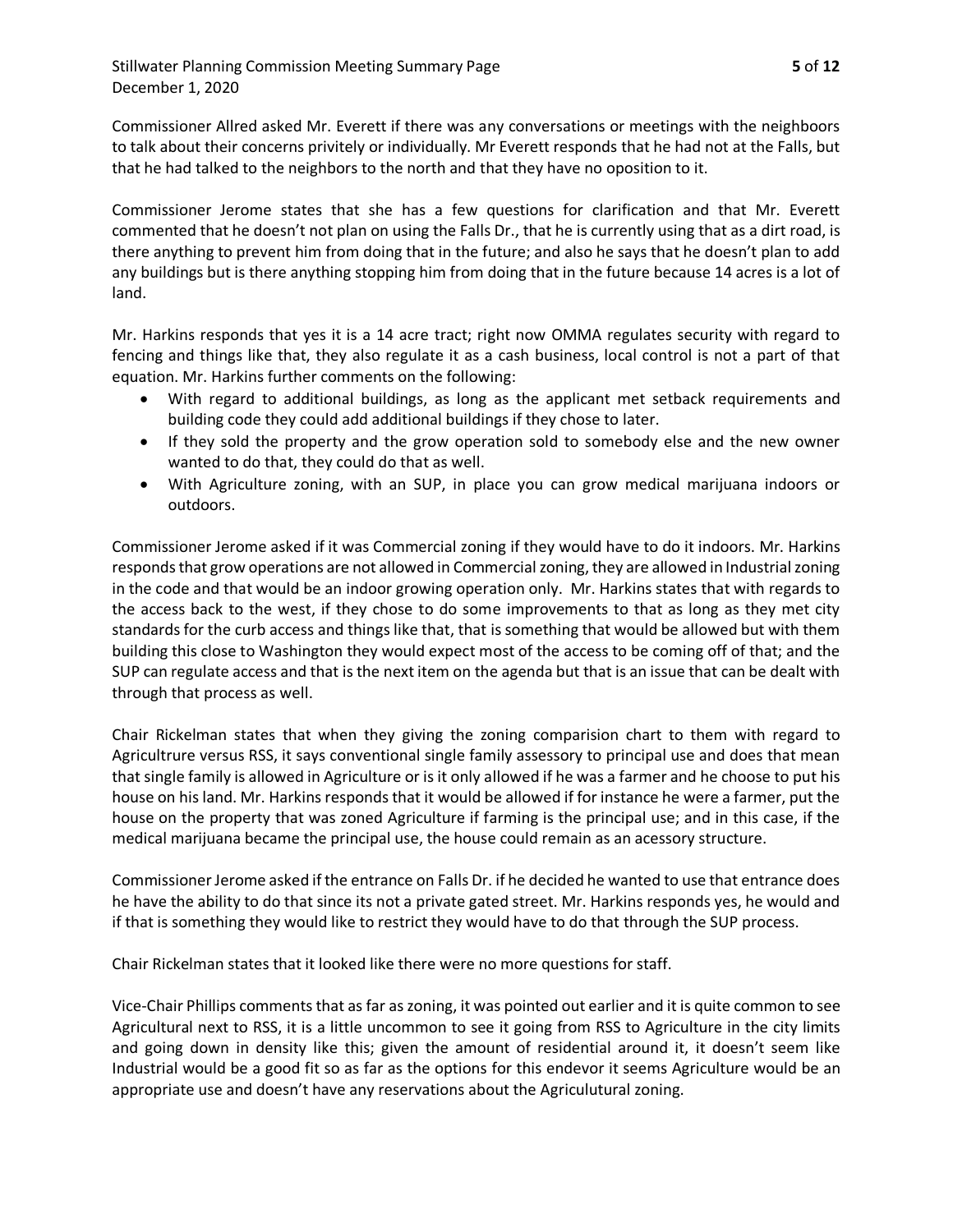Chair Rickelman asked if there were any other comments or thoughts in regards to the zoning to Agriculture and if not, is there a motion from the alternatives.

Commissioner Allred states that they have a room full of citizens who's concerns they should respect, and that there is an applicant that would like to do something that meets legal standards and meets code; believes there is a disconnect and in his opinion, like it would make sense to send it back to them to have a seat at the table and to hammer some of these issues out and come back in a few weeks and see where they are in an agreement; and tThe homeowner did indicate that he had met with one of the surrounding property owners and that they didn't have an issue with it, so he feels there is a sort of disconnect.

Commissioner Jerome states that as far as it being zoned Agricultural, she doesn't see that that would be a problem, that it will be the SUP that they have to tackle next and that the rezoning would not permit him to do that that they still have the next step to follow.

# **Vice-Chair Phillips motioned to accept findings and recommend that City Council approve the proposed map amendment as presented; Commissioner Allred seconded.**

| <b>Roll call:</b> | <b>Rickelman</b> | <b>Phillips</b> | Shanahan | Jerome | <b>Allred</b> |
|-------------------|------------------|-----------------|----------|--------|---------------|
|                   | Yes              | <b>Yes</b>      | Absent   | Yes    | Yes           |

*Time: 40 minutes*

b. Marie & Thomas Everett, **Specific Use Permit (SUP20-08),** requesting review and approval of a specific use permit to allow a medical marijuana grow facility at property addressed as 4818 N. Washington St in Agriculture (A) zoning district.

Rian Harkins, Senior Planner presents staff's report and asked if there were any questions of staff.

Chair Rickelman opened the public hearing and asked for the applicant or agent to speak.

Kelly Harris, Keystone Engineering 923 S Lowry representing the owner spoke on the following:

- Code states the purpose of a SUP are because the uses identified as requiring specific use permits are more intense or have greater impact than those permited by right, such uses shall be evaluated based upon their ability to be located next to less intense uses.
- The building is already existing and wouldn't cause an impact to surounding properties.
- Due to the size of the property the existing building is located well beyond the setback requirements.
- A grow facility is required to be located a certain distance from schools and this property does meet that requirement.
- If they would like they can add the requirement that no public traffic or only the land owner could use the private drive from the Falls.
- It is her understanding that SUPs are tied to what they show on the plans, including buildings. If there was a desire to grow they would have to revise this SUP and bring it back to Planning Commission, minor changes can be approved administratively but she doesn't think an additional building would be minor.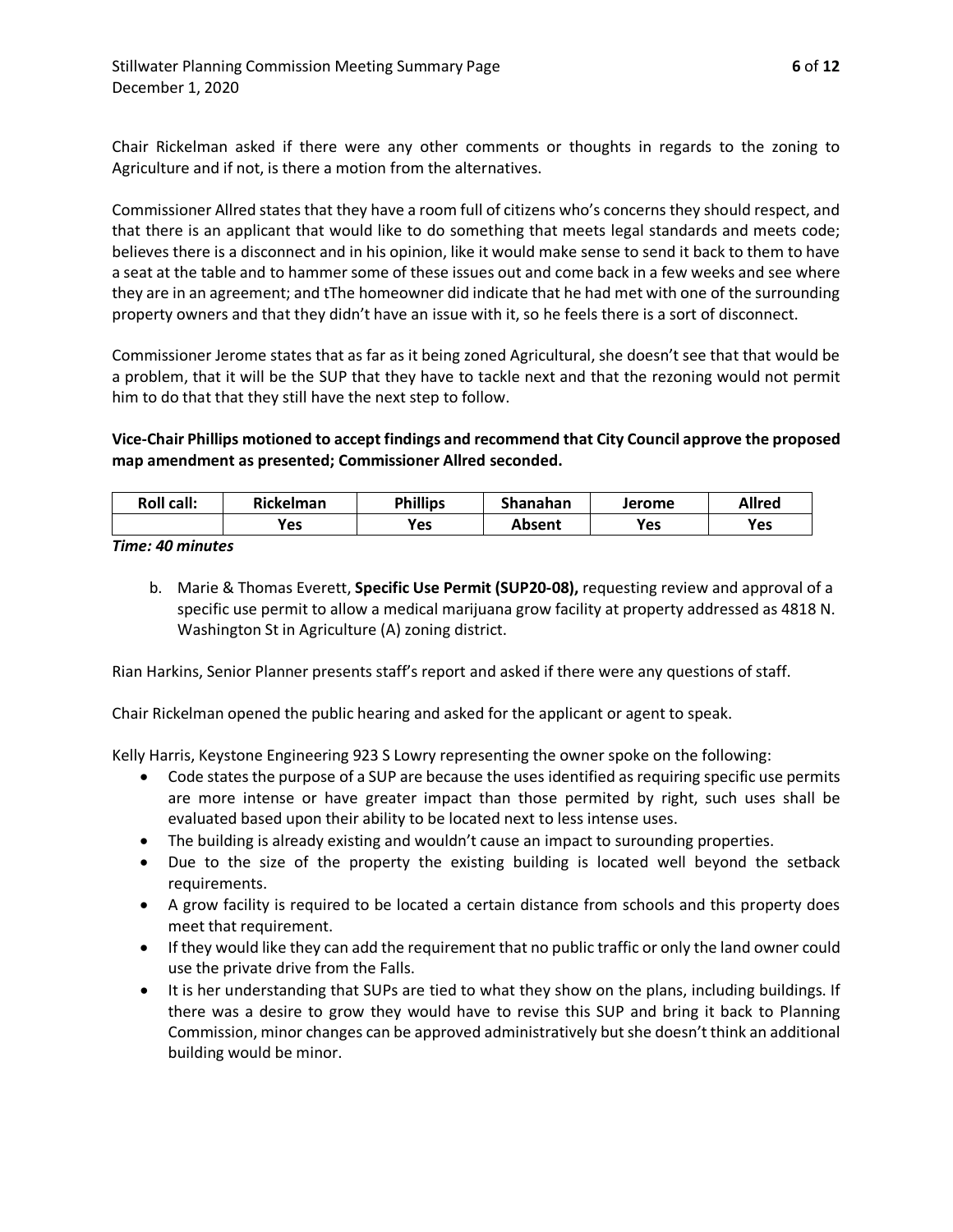Stillwater Planning Commission Meeting Summary Page **7** of **12** December 1, 2020

The existing building has been in place for a while, it is a one story metal building and is 200 ft from the south property line and 215 ft from Washington the east property line, and propbably 700-800 ft to the back property line.

Chair Rickelman states that even though indoor/outdoor are both allowed by the permit, he is only hearing that they are asking for indoor. Mrs. Harris responds that is correct and that's the only thing they are asking for.

Chair Rickelman asked if there were any other questions of the applicant; none respond. Chair Rickelman asked if there was anyone who would like to speak in favor of the item; none respond. Chair Rickelman asked if there was anyone who would like to speak in oposition to the application or item.

The following come to speak:

- Stephen Veatch, 4700 N Washington St
- Chris Lewis, 1202 W Stonecrest Ave
- Barden Kellum, 1321 Falls Dr
- Diana Romano, 5024 N Garfield
- Aaron Means, 1423 Falls Dr

The following concers are expressed:

- Reviewed the application persuant to section 23:180 and that there is a checklist that it has to go through in order to submit the permit and it appears that item "g" is missing from the permit, existing use of abutting and adjoining properties was not identified on the permit application.
- The SUP would only be applied to the detailed area in the site plan, not the entire 14 acre property and if they decided to change that they would have to come back to the Commission and request another special use permit.
- Concerns are the potential for robbery since it is a cash only business which is required by the state since federally they can't take that money and put it in a bank they are an easy and common target for theft and he is concerned about bringing that into the neighborhood.
- If they have already approved that this will be an Agriculture zone can this owner or any other owner grow anything they want on there.
- As a homeowner they are worried that not only because of the medical marijuana, but because in the furture it can be any other thing, even if it is just produce.
- Can they also have livestock.

Conversation is held regarding the site plan; the SUP could potentially be applied to a specific area; and once zoned agricultural then all uses allowed by right are available to the property owner.

Chair Rickelman states that if the zoning goes through than any use that is allowed by right in Agriculture would go through so if livestock is allowed then yes, and that he doesn't know all the uses but if it is allowed by right then yes.

Mr. Means said that he was wondering based on what he heard prior to this is this petition technically to establish a business or to continue a business; if he understands the conversation earlier, that they had an operation that they are here discussing and that they stopped, so are they discussing them continuing the business and if they had that business, technically was it legal; without permission, or without the correct formalities, and all the various approvals they were growing marijuana whether it be medical or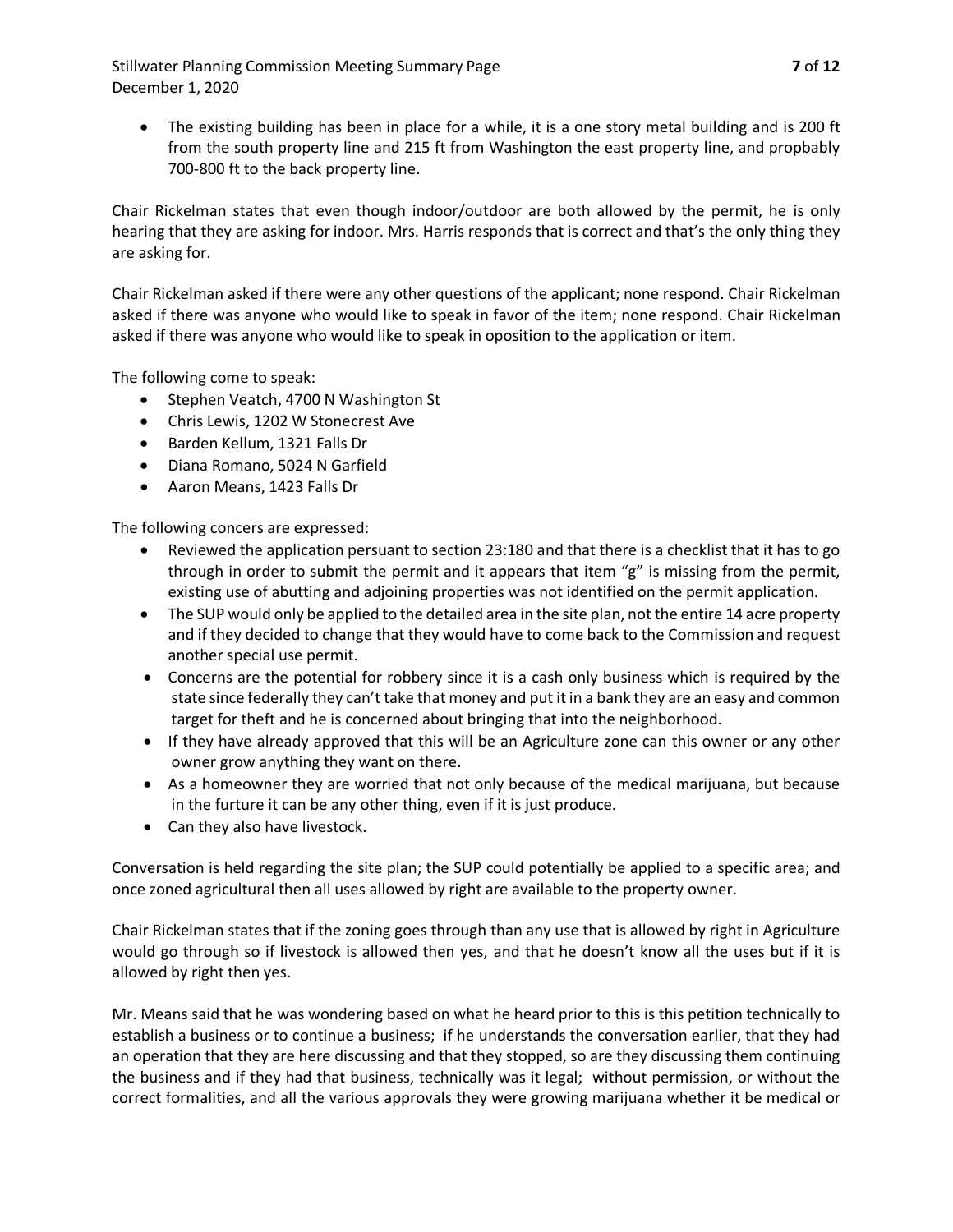otherwise was that legal within the city limits of Stillwater and if not,should they be given a second chance to do things right if it wasn't done correctly the first time; and if it is to be established within the city limits of Stillwater are the type of elements to do this type of business still there so all they need to do is just open the door and turn on the lights.

Chair Rickelman asked if there was anyone else who wished to speak in oposition to the item; none respond. Chair Rickelman closed the public hearing and asked for staff alternatives.

Mr. Harkins statesthat at the present time, medical marijuana growing facilities are allowed with a specific use permit in the Agriculture zoning district; SUPs are site address specific; if the ownership were to change they would go through their own licensing process all over again; right now as long as they have the license from OMMA and an approved SUP they can operate; if they were operating illegally and then stopped because they realized they were missing something or their license wasn't complete that's not something they would necessarily know unless it was identified and brought to their attention either by the owner or by other entities; in the case of this specific property and this SUP application, they do meet the requirements if the rezoning is approved and the SUP is approved and they have the pertinent license; the way OMMA operates is in many cases is they ask for new applications to go through the local approval process first; the way that OMMA also structures the process is that municipalities have to have an avenue for them to operate and a process in place, the cities land development code identifies the SUP as that process within paticular zoning districts; that is how each dispensary and grow facility come through the Planning Commission and ultimately the Council if the SUP is approved and they have the acutal license then they can operate.

Mr. Harkins went over the alternatives and asked if there were any questions of staff.

Chair Rickelman asked if there were any additional questions for staff.

Chair Rickelman states that there were at least two things that seem to have been resolved, being the access to Falls Dr as well as that they can't add multiple buildings because of the site plan; and the Planning Commission can add restrictions but must give a reason for such.

Commissioner Jerome states that they have approved many of these, most of which were in Industrial, knows of people who have done them outside of city limits; it just doesn't seem like it's a fit for the area and seems like there could be a better place for it.

Commissioner Jerome moved that they find that it is not appropriate use for the property based on the impacts to the surrounding vicinity and that they do not recommend that the City Council approve the SUP.

Chair Rickelman stated that for not hearing a second, the motion dies for lack of a second at this point.

Vice-Chair Phillips agreed with Chair Rickelman about the things that had been resolved but that Commissioner Allred had made a comment on their being some conversation that needed to be had and did he have any other comment on that.

Commissioner Allred stated that he would very much be in favor of sending this back to the neighbors, applicant, and agent and seeing if they could work out some of the issues. Chair Rickelman asked what particular information would he want to table it as normally they table for a specific reason.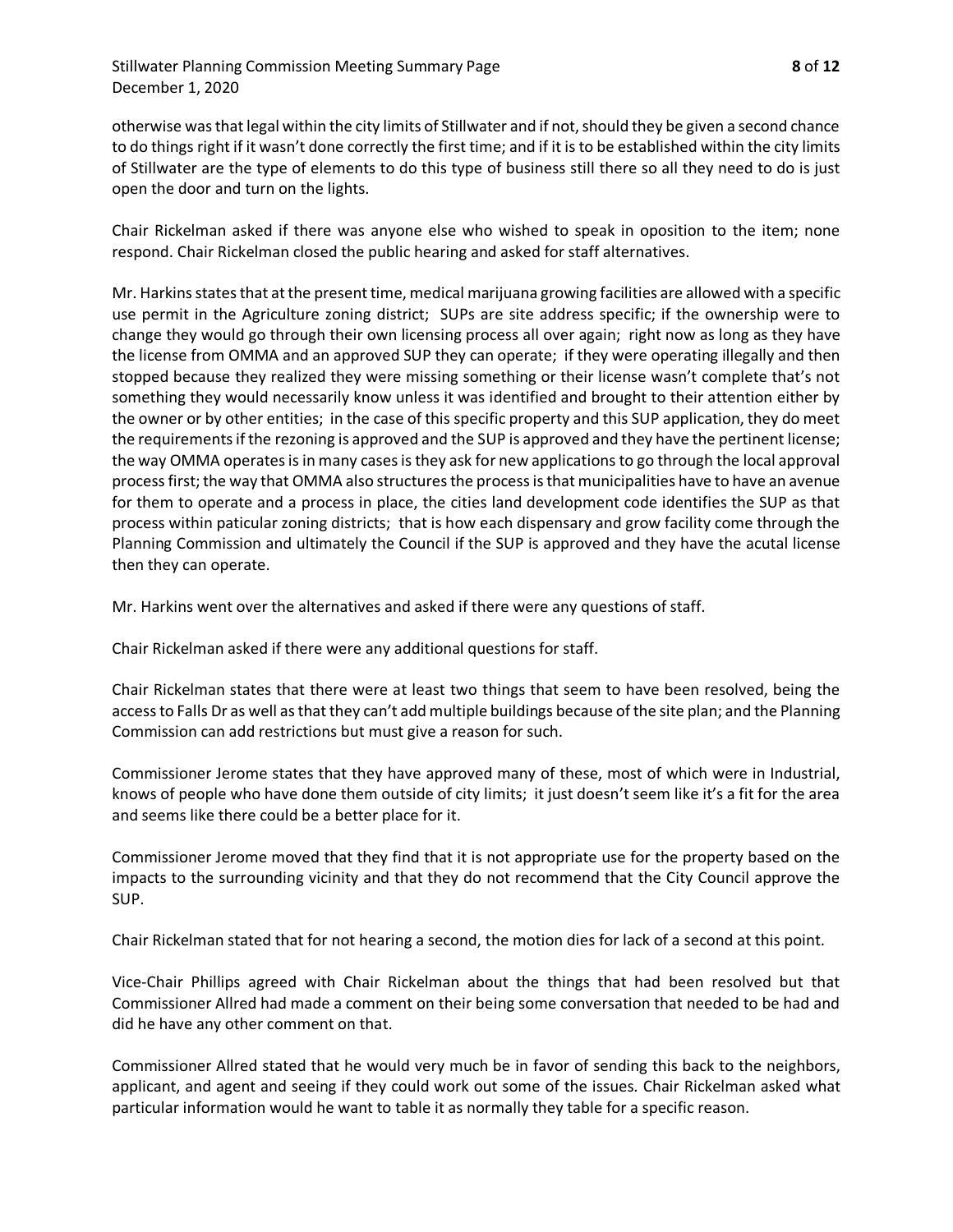Commissioner Allred stated that they had taken a vote in the neighborhood and that everyone said that they were not in favor of it, he asked Mr. Everett if he had had any conversation with the neighborhood and his answer was no, so he has hopes that since after conversations with other home owners they were ok with it that maybe they could work something out as well.

Vice-Chair Phillips asked if he would be ok with tabling this item until the applicant has had an opportunity to have those conversations with the neighborhoods. Commissioner Allred said 100%

Conversation was held about the upcoming meeting dates and when an appropriate amount of time would be.

Commissioner Allred also mentioned that it has happened in the past that when groups have needed to have such conversations that they have asked for a city staff member to be present as well.

# **Commissioner Allred motioned to table the request to January 5, 2021; Vice-Chair Phillips seconded the motion.**

| <b>Roll call:</b> | <b>Rickelman</b> | <b>Phillips</b> | Shanahan | Jerome | <b>Allred</b> |
|-------------------|------------------|-----------------|----------|--------|---------------|
|                   | Yes              | Yes             | Absent   | Yes    | Yes           |

*Time: 28 minutes*

c. Crafton Tull & Associates, **Final Plat (SUB20-15)**, requesting review and approval for the final plat of Frye Farms, Phase 1 to create a residential subdivision of 102 residential lots on property currently addressed as 1998 W. 32nd Avenue in the Residential Single Family Small Lot (RSS) district. Tabled from November 3rd, 2020 Meeting

Rian Harkins, Senior Planner presents staff's report and asked if there were any questions of staff.

Chair Rickelman states that when they had previously brought this up it didn't seem like they had addressed any of the issues, however, this time they have gotten to many if not all. Mr. Harkins responds that would be correct, they still are having some discussion with them about some easements and a few details that they felt could be worked out and would have those worked out before it was taken to City Council.

Chair Rickelman asked if there were any other questions of staff; none respond. Chair Rickelman asked if there was anyone there to speak in favor of the item; none respond. Chair Rickelman asked if there was anyone there to speak in oposition to the item; none respond. Chair Rickelman closed the public hearing and asked for staff findings and alternatives.

Mr. Harkins presented the findings and alternatives and asked if there were any questions of staff.

Vice-Chair Phillips asked about the issues that they thought could be worked through with the applicant and if the traffic impact study was one of the issues. Mr. Harkins responds that is one of the issues that and that city engineering has reviewed the TIA and that there are some changes believed needing to be made and that they will not be cheap improvements.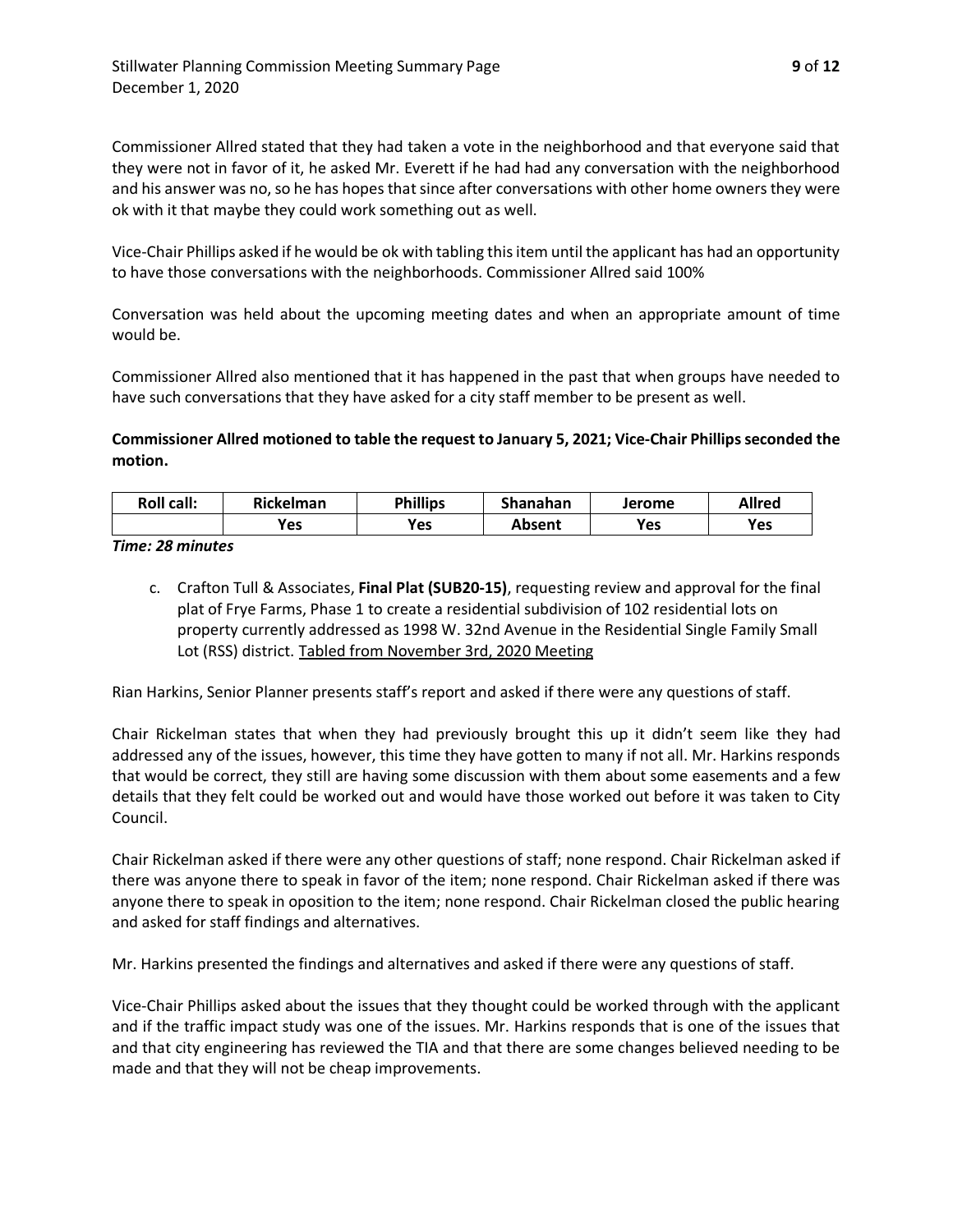Stillwater Planning Commission Meeting Summary Page **10** of **12** December 1, 2020

Vice-Chair Phillips asked about the right of way that is in the plat and does it allow for a wider road along Western. Mr. Harkins said that city engineering feels that they have 100ft right now along Western and that would be adequate to do that. If they have to add additional lane witdth or spacing for any reason beyond that they would need to take out lots along Western or 26<sup>th</sup>.

Chair Rickelman asked if there was were any other questions of staff; none respond. Chair Rickelman asked if there was any discussion of the commissioners.

Chair Rickelman states that when this item was tabled before, it was because they had had three different representatives and that each said they were only there because the other wasn't and that they tabled it to give them time and it does look like they have made substancial progress to the list and that he would be amendable to accepting the final plat.

Vice-Chair Phillips states that she was a little disappointed that the engineer didn't come back to speak to the issues but is glad to see the headway that has been made. Chair Rickelman states that they still have to come back for the other piece of it which is not yet to final plat. Vice-Chair Phillips commented on not having a more robust traffic study, but said that she is happy to hear that they have enough right-of-way to do some improvements so she would be fine approving the final plat.

### **Commissioner Jerome moved to accept findings and approve the proposed final plat as presented; Vice-Chair Phillips seconded.**

| <b>Roll call:</b> | <b>Rickelman</b> | <b>Phillips</b> | Shanahan | Jerome | Allred |
|-------------------|------------------|-----------------|----------|--------|--------|
|                   | Yes              | <b>Yes</b>      | Absent   | Yes    | Yes    |

#### *Time: 15 minutes*

d. Mike Loftis, PRELIMINARY PLAT (SUB20-18), requesting review and approval to create 14 residential lots and 2 commercial lots at property addressed 3524 W 19th Ave in CG (Commercial General) zoning district.

Rian Harkins, Senior Planner presents staff's report and asked if there were any questions of staff.

Vice-Chair Phillips asked about the the location of two commercial lots next to the residential. Mr. Harkins responds that the applicant was there and could speak more to it, but that they were looking more along 19<sup>th</sup>. Vice-Chair Phillips asked if there would be any required fencing between what would be commercial and what would be residential. Mr. Harkins responds that the aspect of the PUD has stayed the same, what has changed is some of the lots classification being residential versus commercial.

Chair Rickelman asked if there were any other questions of staff; none respond. Chiar Rickelman opened the public hearing and asked for the applicant or representative to speak.

Stephen Gose, Gose and Associates 113 E  $8<sup>th</sup>$  and comments on the following:

- Mr. Harkins had covered it pretty well
- That it was originally invisioned as more commercial and just a little residential but that a new owner has come in and has bought a portion of it to develop as residential
- With a limited number of lots, the street coming off of  $19<sup>th</sup>$  with a "T" Turn-around serves those 10 residential lots.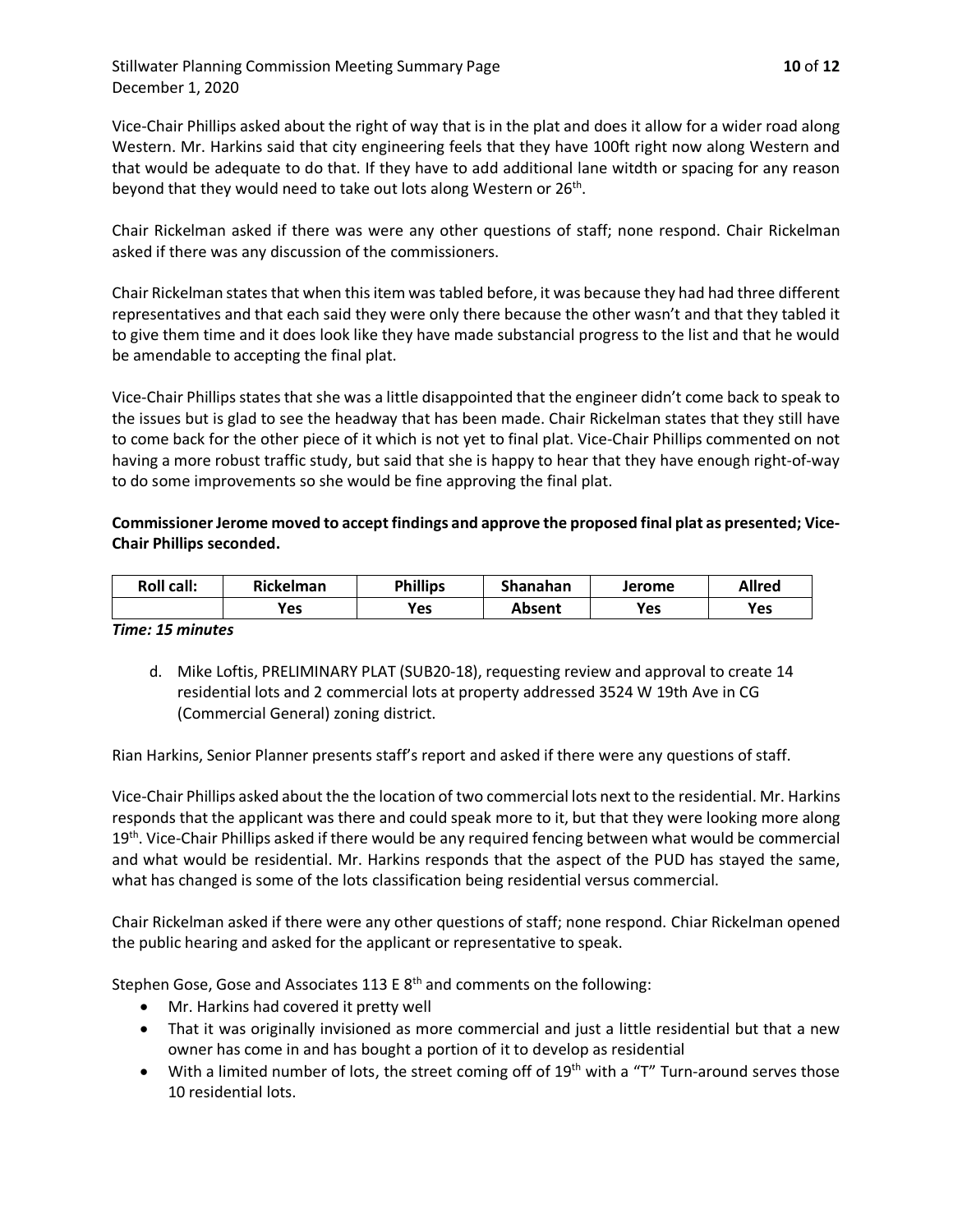Stillwater Planning Commission Meeting Summary Page **11** of **12** December 1, 2020

- At the west end of Cypress Mill there are four lots invisioned there with a wide turn-around to meet fire code that would be maintained by the property owners adjacent to that.
- Have worked with staff on the water, sewer, and electric layouts.
- There are two commercial lots that would remain, one on  $19<sup>th</sup>$  and one on Sangre.
- The notchout is owned by somebody else.

Chair Rickelman asked if there was anyone else who would like to speak in favor of the item.

Mike Loftis, 3341 W Charleston Ct and states that he is the property owner of this residential tract; are HOA members of Berry Creek and very sensitive to the asthetics to the neighborhood as well as the quality; the way it was drawn out was to have like kind and quality of construction in that area and to prevent another through street on Cyprus Mill going out to another major artery which they felt would be negative to the neighborhood; and the four lots at the end of Cyprus Mill are something that they may or may not develop but the other 10 lots they plan on going ahead with permission to develop as residential.

Commissioner Jerome asked if he was going to have a minimum size for the homes or would they be comparable as well to the Berry Creek homes. Mr. Loftis responds that they would be comparable and that the lot sizes would accommodate at least ground level between 2300 and 2400 and more if you go up.

Chair Rickelman asked if there was anyone else who would like to speak in favor of the item.

Jodi Deer, 3313 W Charleston Ct states that she was there representing many of the neighbors that couldn't be there; said that she had some concern that Cyprus Mill would connect to Berry Creek. Chair Rickelman said that as presented the plat doesn't show that.

Mrs. Deer states that some of the neighbors had drainage concerns and they wanted to make sure that a drainage issue is addressed; they also have concerns about the commercial area but will take that to the owner; and also concerned about whether or not they will have a green belt between Berry Creek and the new subdivision.

Chair Rickelman asked if there was anyone else there to speak in favor; none respond. Chair Rickelman asked if there was anyone there to speak in oposition; none respond. Chair Rickelman closed the public hearing and asked for staff's findings and alternatives.

Mr. Harkins presented the findings and alternatives and asked if there were any questions of staff; none respond.

Chair Rickelman asked if there was any discussion and or a motion.

**Commissioner Jerome moved to accept findings and approve the proposed preliminary plat as presented; Commissioner Allred seconded.** 

| <b>Roll call:</b> | <b>Rickelman</b> | <b>Phillips</b> | Shanahan | Jerome | <b>Allred</b> |
|-------------------|------------------|-----------------|----------|--------|---------------|
|                   | Yes              | Yes             | Absent   | Yes    | Yes           |

*Time: 13 minutes*